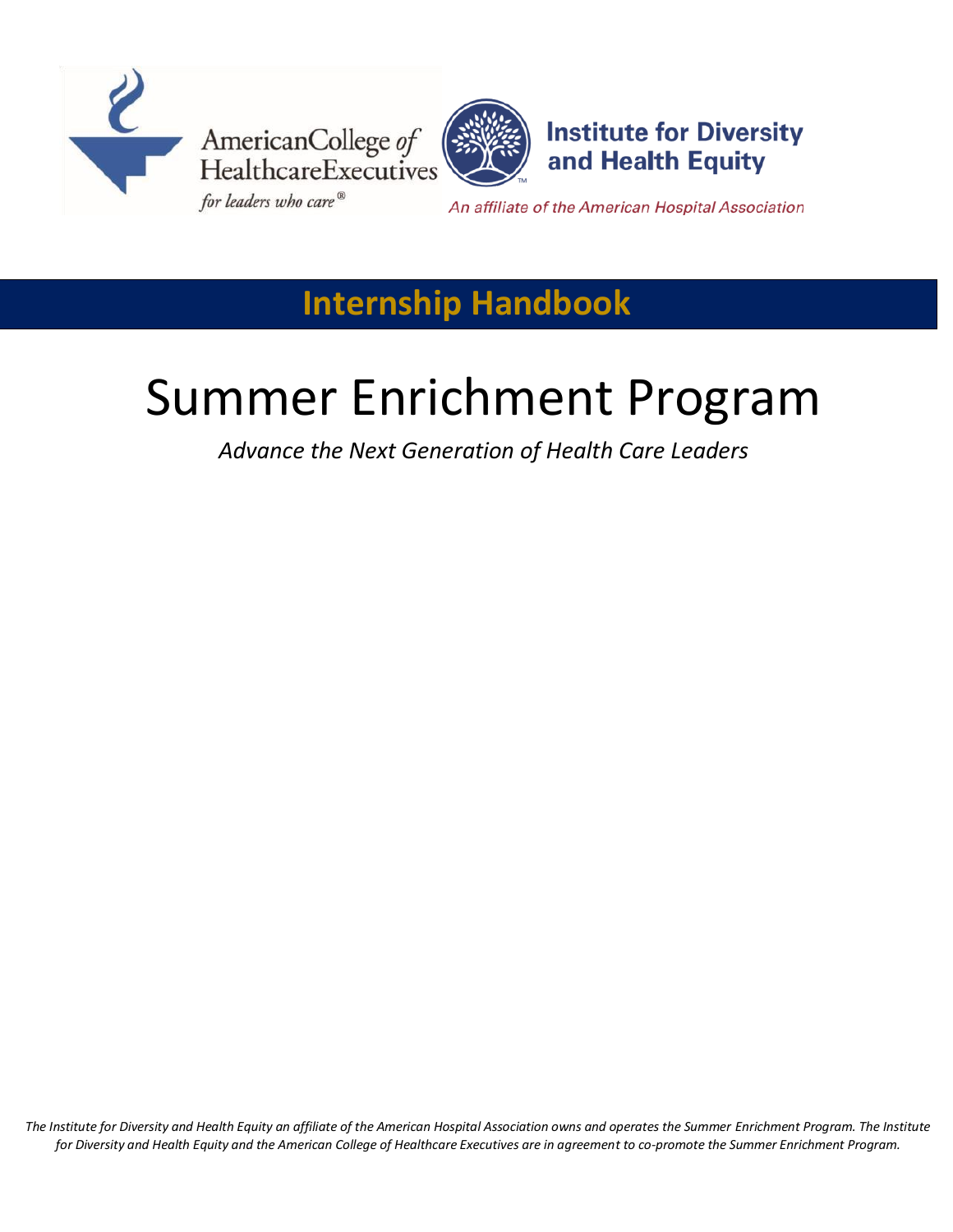### **JUMP START YOUR CAREER**

\_\_\_\_\_\_\_\_\_\_\_\_\_\_\_\_\_\_\_\_\_\_\_\_\_\_\_\_\_\_\_\_\_\_\_\_\_\_\_\_\_\_\_\_\_\_\_\_\_\_\_\_\_\_\_\_\_\_\_\_\_\_\_\_\_\_\_\_\_\_\_\_\_\_\_\_\_\_\_\_\_\_\_\_\_\_\_\_\_\_\_\_\_\_\_\_\_\_\_\_\_\_

The Institute's Summer Enrichment Program (SEP) has served as the premier internship program for academically strong, energetic, and innovative, graduate students from diverse backgrounds. Since 1994, more than 1,500 interns seeking advanced degrees in health care or related field have successfully completed the program. Those who move through the Summer Enrichment Program benefit from experiential learning, mentorship, and countless opportunities to connect, engage, and learn from current practitioners.

The Summer Enrichment Program pairs diverse scholars with leading organizations in order to strengthen the pipeline and build the next generation of diverse executives. The SEP provides each participation with real-world experience, training, and mentoring that leverage the interns' education and professional strengths to help them grow as effective leaders in health care. Interns are paid a weekly stipend, assigned a special project, and have the ability to move across the country for an exceptional summer experience.

If you are a graduate student from a diverse background seeking an internship, we encourage and welcome your application. We look forward to watching you grow.

Sincerely,

The Institute for Diversity and Health Equity & American College of Healthcare Executives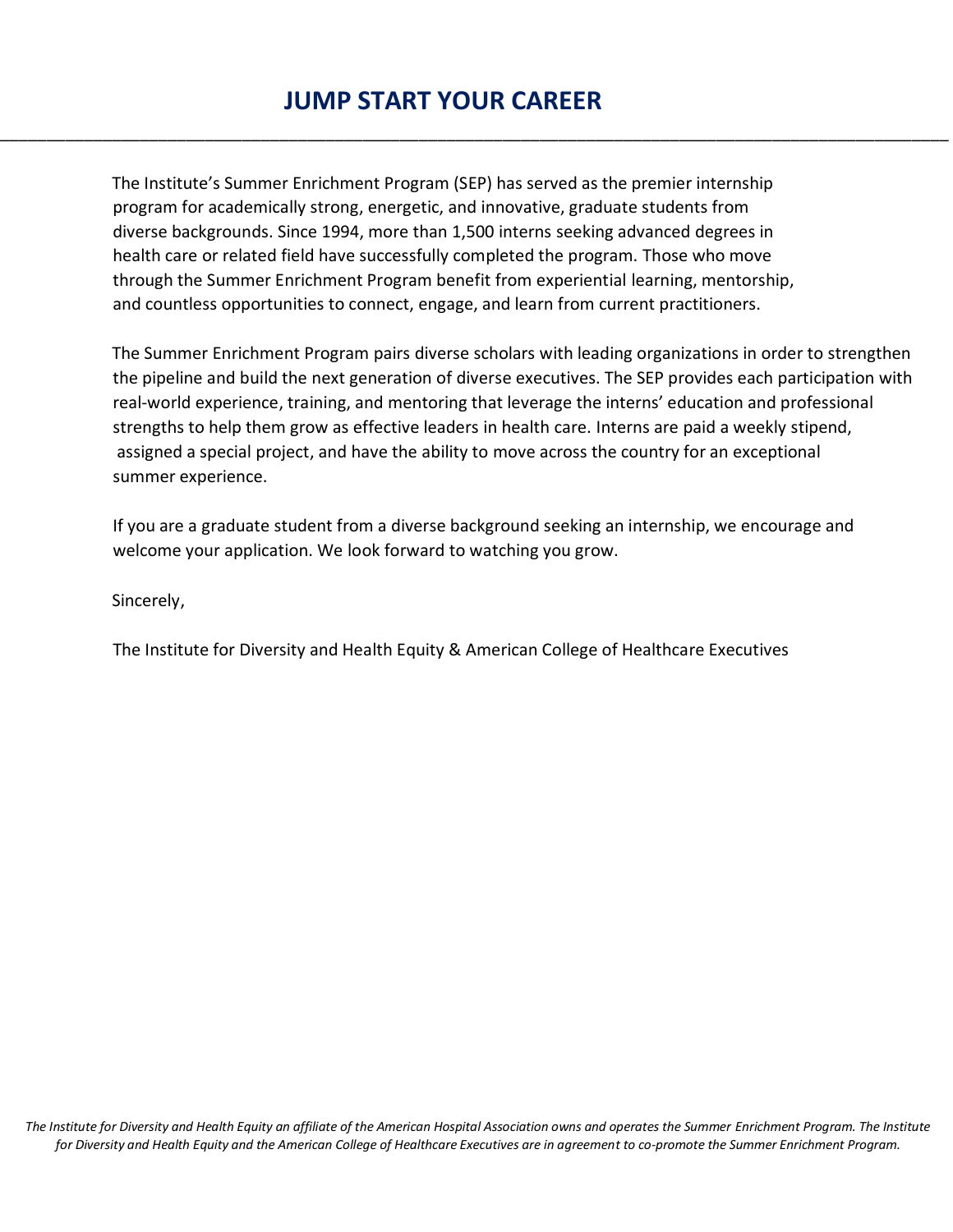#### **The Placement Process**

**Profile Completion**: Complete your SEP profile in Mentor Scout. *(Note: You will not be considered for placement until all documents have been uploaded.)* The Institute staff will vet your profile to make sure everything is in order.

**First Interview:** The Institute staff will contact you to set up your Institute phone interview. They will cover the materials in your profile and, if needed, suggest edits to make your profile more attractive to host site representatives. They will also poll you for information about your geographic region and explore possible host sites for you.

**Promotion:** When the matching phase begins, the Institute staff will send the host site a short profile about you, explaining why they think you are a good match for their host site. Usually, the host site will request two candidates per internship, to have a choice. The Institute staff will notify you that a host site is considering you for placement.

**Second Interview:** The host site representative will review your online profile and then contact you to set up an interview. Please be patient with this process, as they often have to coordinate schedules for themselves, HR and your preceptor. Treat the interview like a job interview. Be punctual, professional and ready to go.

*(Note: In a previous year, a candidate found out that one of his interviewers had written a book about healthcare. The student had located the book and was several chapters in, when the interview began. He was chosen for placement, that summer.)*

**Selection:** After both interviews are conducted, the host site will make their selection and offer you the internship. You have 24 hours to accept or decline.

**If you accept the internship, the second candidate will be notified and go back into the candidate pool for consideration for other internships. If you decline, the second candidate will often be offered the internship.** 

**Note: If you accept the internship you MUST maintain that commitment. Do not accept an internship if you think you may not be able to participate.**

**Travel Planning:** Now that you know your host site, you should begin planning your travel to your internship. Focus on answering these important questions…

**How will you get to the internship and back home in August? How will you get around town while you are away at your internship? Where will you stay for your internship?**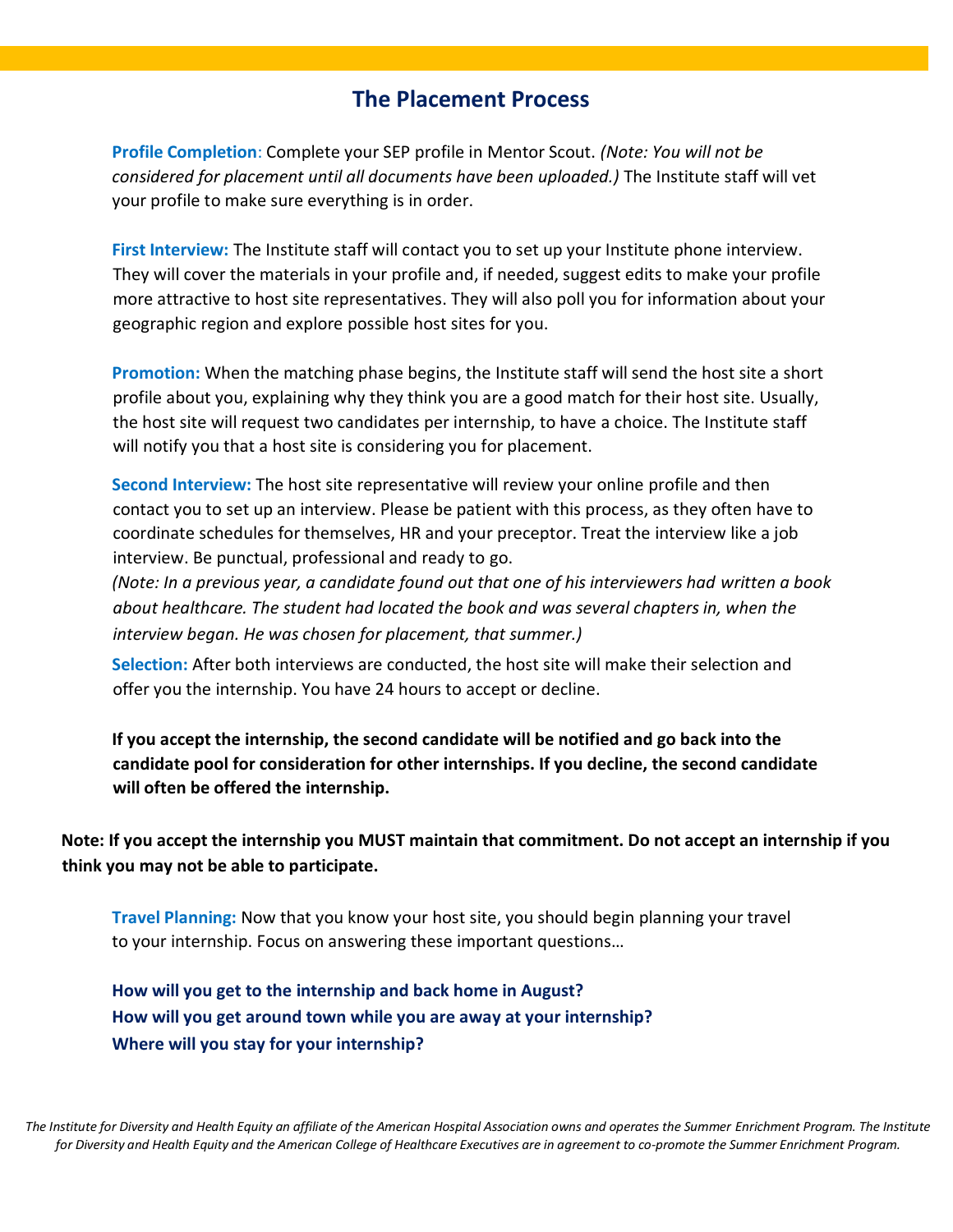Once you have resolved these three issues, notify the SEP program administrator. They will be tracking your progress.

**Preparation:** Before you get to the first day of the internship, begin to research your host site and the senior staff of the host site. The more you learn, the better able you will be to navigate the campus and buildings.

- Check with your school to review if your internship qualifies you for any additional educational credits.
- Prepare a good plan to travel to the host site, three or four days before the internship begins. Get to know the new town before you begin, settle, and get acclimated.
- Coordinate with your host site representative or preceptor to identify your Special Project. **You may even be able to begin researching it before you arrive.**

**Travel:** Travel safely to your host site. Allow extra time for travel. Stay on schedule, if at all possible. When you arrive in the new town, please notify the SEP program administrator.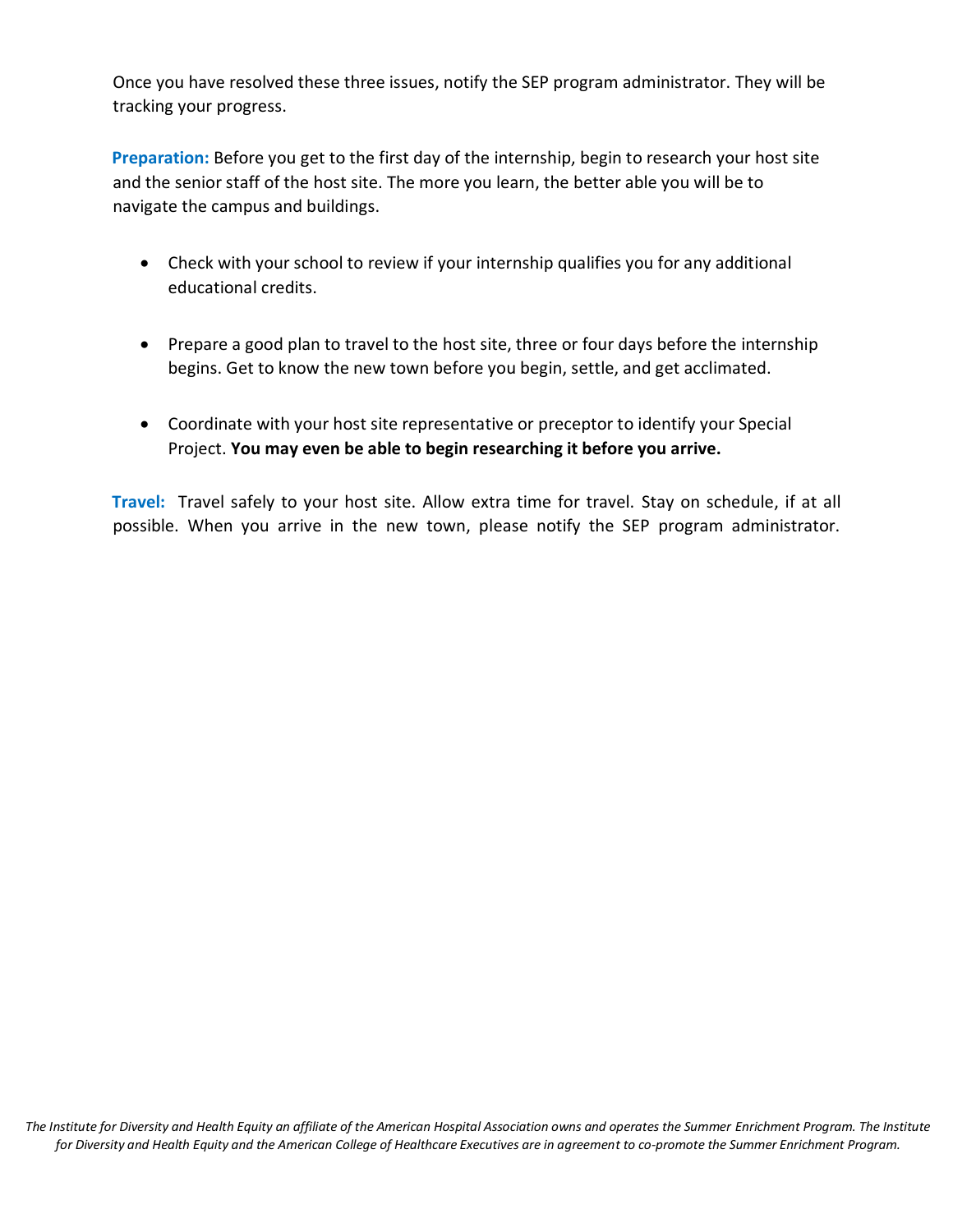#### **THINGS TO DO BEFORE YOU START YOUR INTERNSHIP**

- Make certain that all of your application materials (i.e. transcripts, proof of citizenship, etc.) have been submitted to the Institute and complete your SEP online profile, including your professional biography.
- Send a thank you letter to the organization or host/site where you accepted an offer.
- Contact your preceptor to further introduce yourself and to finalize your start and end dates (make certain that you inform the Institute of your schedule).
- Check with your Host Site (e.g., Human Resource Department) to see if housing options are available (e.g., corporate housing may be available through the hospital and/or a list of temporary housing options available). If not, do not hesitate to look up local housing options (e.g., corporate housing, local universities, Craig's List, etc.) on your own.
- Clarify any additional steps that need to be completed to ensure that you are formally processed through the Human Resource Department at your host site. Many host sites will process your forms during the first one to two weeks of your internship, but it is important to make certain that you are aware of the process and any additional paperwork or documentation that you may need to bring.
- Visit your host site's Web site to review all materials (e.g., mission statement, hospital statistics, etc.), services and programs that the hospital or health system has available for patients and families. Make certain you understand the areas/departments/clinics that your preceptor is responsible for.
- Engage in current news and announcements regarding your host site, other local hospitals (e.g., competing services) and major changes in the health care field that may impact your organization.
- Speak with other people you know who currently work or have worked at your host site. Such individuals can provide you with good information about the history and culture of the organization that you are interning with.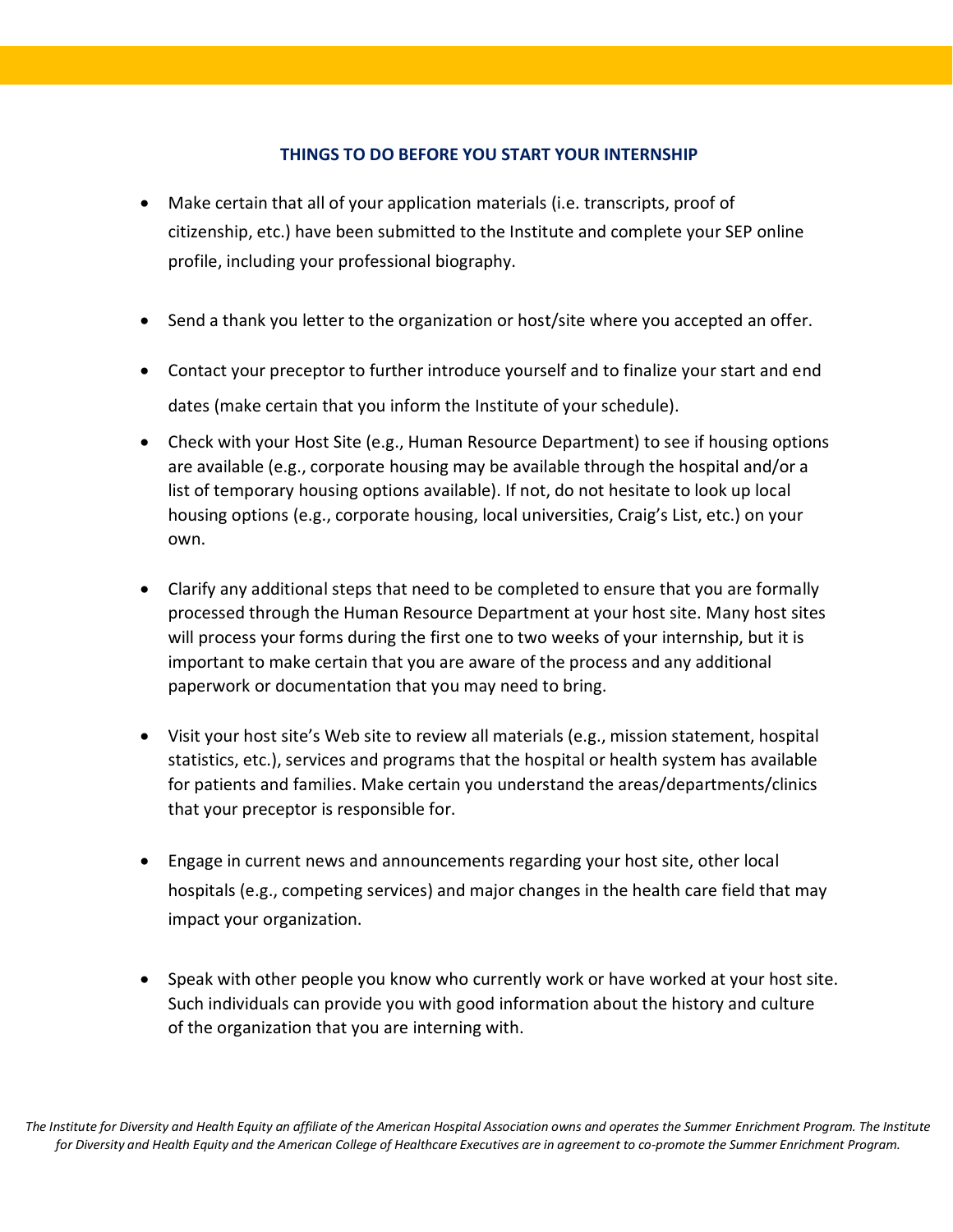• Identify and contact members of your professional organization who may be working in the general area or working at that particular organization. It will be helpful to introduce yourself via e-mail before or shortly after you arrive at your host site.

#### **THINGS TO CONSIDER DURING YOUR INTERNSHIP**

There are three goals for interns during the SEP. The first goal is to gain tangible experience working on a project that is of significance to the hospital or health system. The second is to broaden your experience by working in different departments and working with different leaders in various areas of the organization. The third goal is to develop formidable mentoring relationships to help guide you successfully through the SEP and your career.

#### **Gain Tangible Work Experience**

 Identify projects that provide you with an opportunity to work with various departments, leaders and staff.

#### **Broaden Your Experience**

 Experience as many aspects of the hospital as possible. Consider exploring time to experience a day with the emergency response team or observing a bariatric bypass surgery.

#### **Develop Mentoring Relationships**

- Get to know your preceptor/mentor. Preceptors are your supervisors. However, one of the goals of the on-site training experience is to provide students with the opportunity to develop mentoring relationships with health care professionals.
- Many students also take advantage of the opportunity to develop mentoring relationships with other leaders throughout the organization who may also become long-term mentors. Identify at least one other contact/mentor at the organization. One way to identify other potential mentors is to spend at least one day shadowing the heads of various key departments.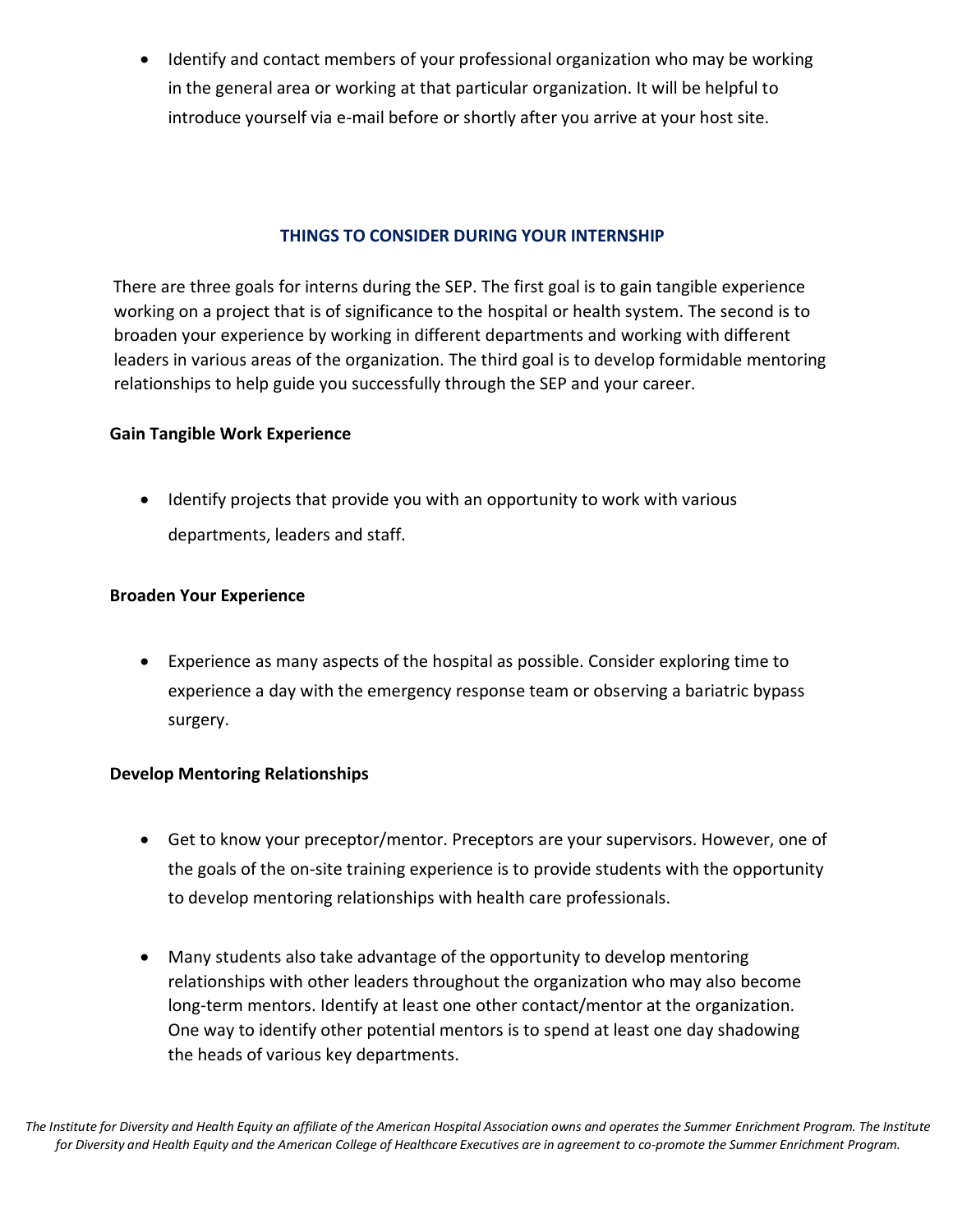Get to know other interns or fellows who are working in the organization. Other interns and fellows can often serve as your best ally. Depending on how much time they have already spent with the organization, they will be able to help you understand and navigate the organization's culture and politics. Be certain to take to time to ask current fellows about their fellowship experiences and keep in mind that fellows often sit on the selection committee for the upcoming year.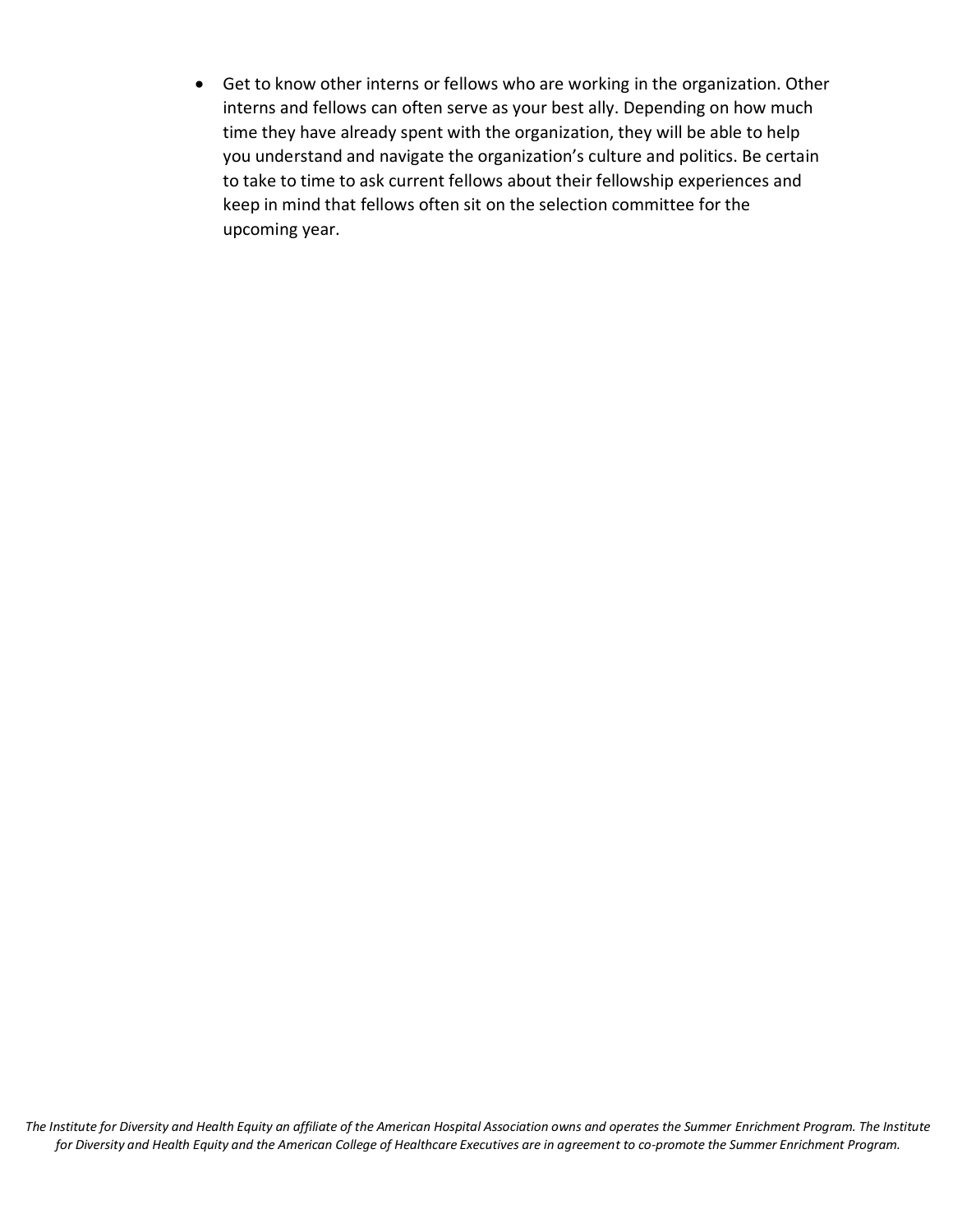## **SEP WEEKLY PLANNER**

| WEEK      | Finalize paperwork with HR department and any other necessary details.<br>One-on-one meeting with preceptor to discuss organizational priorities, initiatives and<br>о<br>expectations for the internship.<br>Host site organizational orientation.<br>Select a Special Project. (Intended to be completed by the end of the summer, the Special Project will<br>benefit the hospital after you leave.)<br>Attend general senior management and departmental meetings.<br>Schedule introductory meetings with senior management team and other key staff members.                    |
|-----------|--------------------------------------------------------------------------------------------------------------------------------------------------------------------------------------------------------------------------------------------------------------------------------------------------------------------------------------------------------------------------------------------------------------------------------------------------------------------------------------------------------------------------------------------------------------------------------------|
| WEEK      | Second one-to-one meeting with preceptor to review personal goals and align with Special Project<br>ο<br>opportunities. Review list of additional activities at host site and review upcoming scheduled events.<br>Write a detailed Special Project proposal, deliverables, key metrics, timeline, key resources,<br>potential challenges and barriers.<br>Identify other hospitals/health systems in the area that you may visit. Ask your preceptor to help<br>schedule additional site visits with partner hospitals.<br>Resolve accreditation requirements with your university. |
| WEEK      | Bi-weekly meetings with preceptor to review projects, clarify deliverables, key metrics,<br>timeline, key resources, potential challenges and barriers, etc.<br>Special Project meetings to identify key resources and begin detailed project analysis.<br>Schedule and begin additional activities at host site.<br>Attend general senior management and departmental meetings and individual meetings with<br>the senior management team other key staff members.                                                                                                                  |
| WEEK      | Special Project meetings.<br>Continue with bi-weekly meeting to discuss project challenges and barriers.<br>Continue general senior management and departmental meetings and individual meetings with senior<br>management team other key staff members.                                                                                                                                                                                                                                                                                                                             |
| WEEK<br>5 | Continue site visits at local hospitals and health systems and additional activities at host site.<br>▪<br>Continue Special Project meetings.<br>Weekly SEP Educational Webinars - Wednesdays at 12pm CST (60 minutes).<br>Continue general senior management and departmental meetings and individual meetings with senior<br>п<br>management team other key staff members.<br>Mid-internship review with preceptor to discuss performance-to-date and identify any additional<br>opportunities for professional development.                                                       |
| WEEK      | Continue Special Project meetings<br>α<br>Continue site visits at local hospitals and health systems and additional activities at host site.<br>Continue general senior management and departmental meetings and individual meetings with senior<br>management team other key staff members.                                                                                                                                                                                                                                                                                         |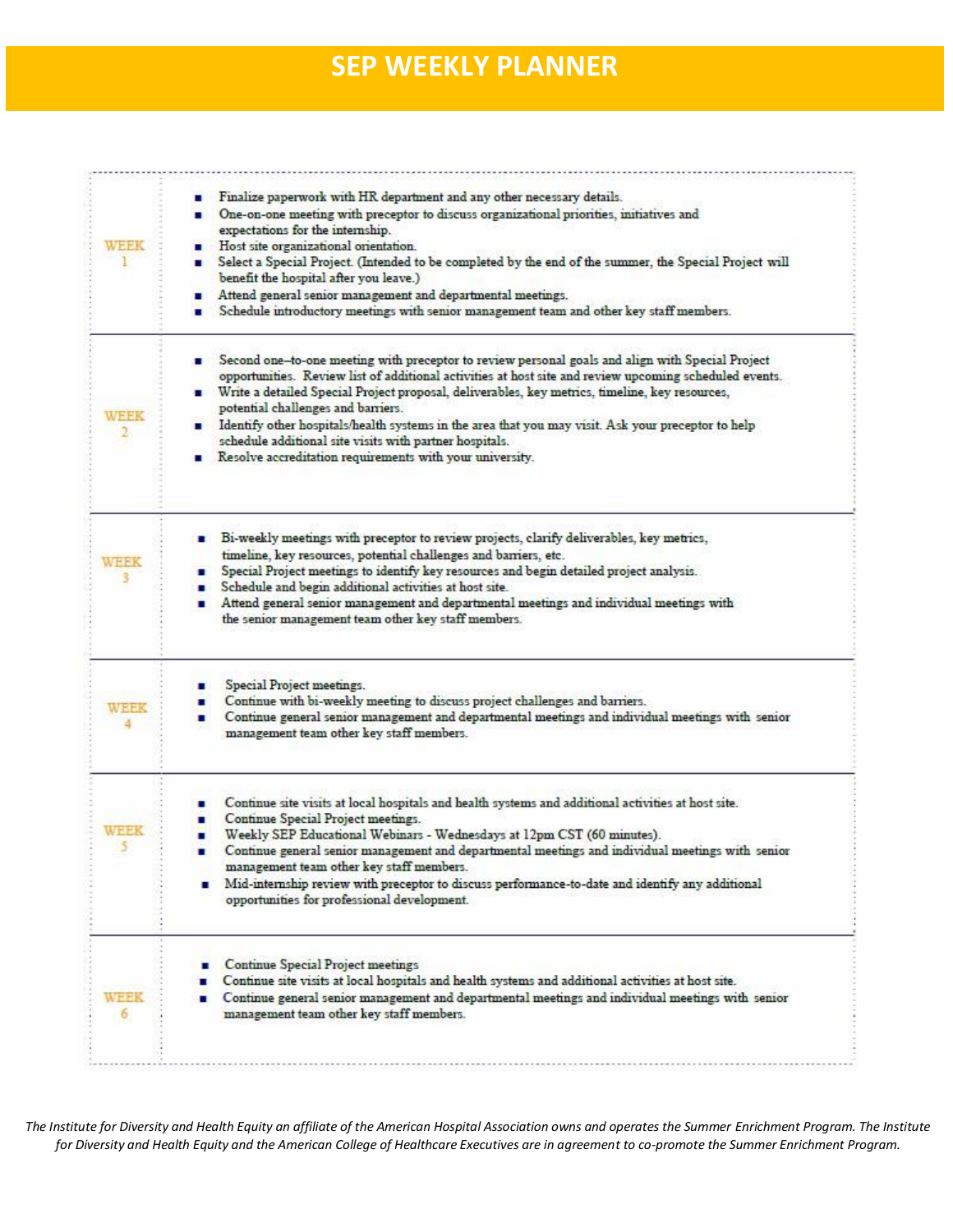| WEEK       | Continue Special Project meetings and begin wrap-up analysis and/or recommendations.<br>Continue site visits at local hospitals and health systems and additional activities at host site.<br>Continue general senior management, departmental meetings, and individual meetings with the senior<br>management team and other key staff members.                                                                                                                                                                                                                                                                                                                                                |
|------------|-------------------------------------------------------------------------------------------------------------------------------------------------------------------------------------------------------------------------------------------------------------------------------------------------------------------------------------------------------------------------------------------------------------------------------------------------------------------------------------------------------------------------------------------------------------------------------------------------------------------------------------------------------------------------------------------------|
| WEEK<br>s  | Schedule final meetings and/or lunches between intern and members of the Special Project team to outline<br>conclusion of Special Project process.<br>Bi-weekly meeting with preceptor to review draft of Special Project report.<br>Open meeting to present a summary of the Special Project to the host site leadership.<br>Continue general senior management and departmental meetings and individual meetings with the senior<br>. .<br>management team other key staff members.                                                                                                                                                                                                           |
| WEEK<br>٥  | Resume review and career advice session with preceptor and/or senior leadership.<br>Continue final meetings and/or lunches with members of the Special Project team to thank them before<br>the internship ends.<br>SEP Graduation Webinar - Time & Date: TBD (90 minutes).<br>Schedule meeting with project lead if different from preceptor to review final draft of key deliverable or<br>project work.<br>Continue general senior management and departmental meetings and individual meetings with the senior<br>management team and other key staff members.<br>Plan travel to return to home or school at the end of the summer. Finalize exit strategy to leave your summer<br>housing. |
| WEEK<br>10 | Finalize all Special Project work and assist intern plans for any training and/or transition work to ensure<br>project success upon your departure.<br>Continue with final meetings and/or lunches with members of the project team to resolve any<br>outstanding issues.<br>Send final Special Project report to the Institute at cbiddle@aha.org<br>Fill out the "Host Site Evaluation Survey". Return to Education Specialist.<br>Schedule final feedback meeting with project lead and your intern.<br>SEP Intern presents a summary of the Special Project at an open meeting of your staff.                                                                                               |
|            | * If the internship lasts less than ten weeks, make sure to allow time in last weeks of your onsite<br>stay to complete the important items scheduled for the last two weeks of this plan.                                                                                                                                                                                                                                                                                                                                                                                                                                                                                                      |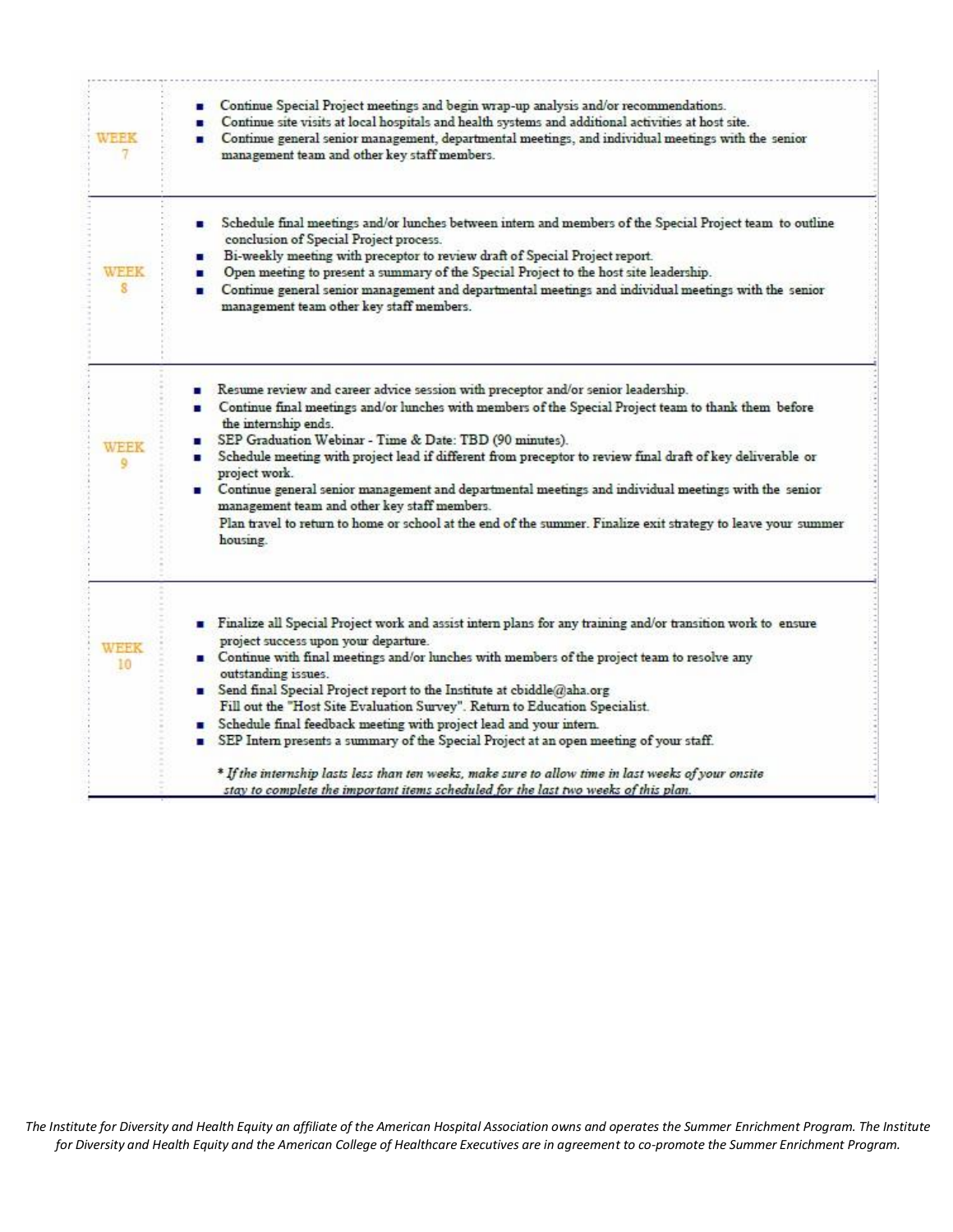#### **BROADEN YOUR EXPERIENCE**

Start thinking about additional activities to maximize your SEP experience! Although each student is matched to a site/organization where an assigned mentor monitors and advises the student on a well-defined a project(s), there are many different activities for interns to participate in. Experiencing different sides of the organization will help you round out your experience, identify other potential mentors and validate your key areas of interest. Take a look at the list below and check off at least five activities that look interesting to you.

#### **Executive Level**

 $\Box$ Executive-level meetings

 $\Box$ Board meeting

 $\Box$ Leadership retreats

 $\Box$ Travel to corporate office, where applicable

 $\Box$ Organization-wide activities (e.g., United Way Events, recreational and social activities for ☐staff)

 $\Box$ Departmental visits (e.g., Emergency Department, Quality Department, Finance, Human  $\Box$ Resources)

#### **Clinical Activities**

 $\Box$ Clinical chairs committee meeting

- $\Box$ Medical staff office
- $\Box$ A day in surgery
- $\Box$ A day with a physician liaison
- $\square$ Physician rounds
- $\Box$ Rounds with patient transport

#### **Other Enrichment Experiences**

☐Local health care-related conferences and meetings (e.g., AHA, ACHE, NFLHE and other local

 $\Box$ professional affiliations and groups)

- ☐Visit state legislature and/or city council meetings on key topics related to health care
- $\Box$ Site visits at other local hospitals and health systems

#### **DEVELOP MENTORING RELATIONSHIPS**

Develop relationships with formal and informal mentors! Through the SEP, you will have an assigned preceptor who will serve as your mentor. Continue to develop this relationship throughout the SEP experience. In addition, consider developing relationships with others in the organization who can also serve as key contacts and/or informal mentors, regardless of their title or position in the organization.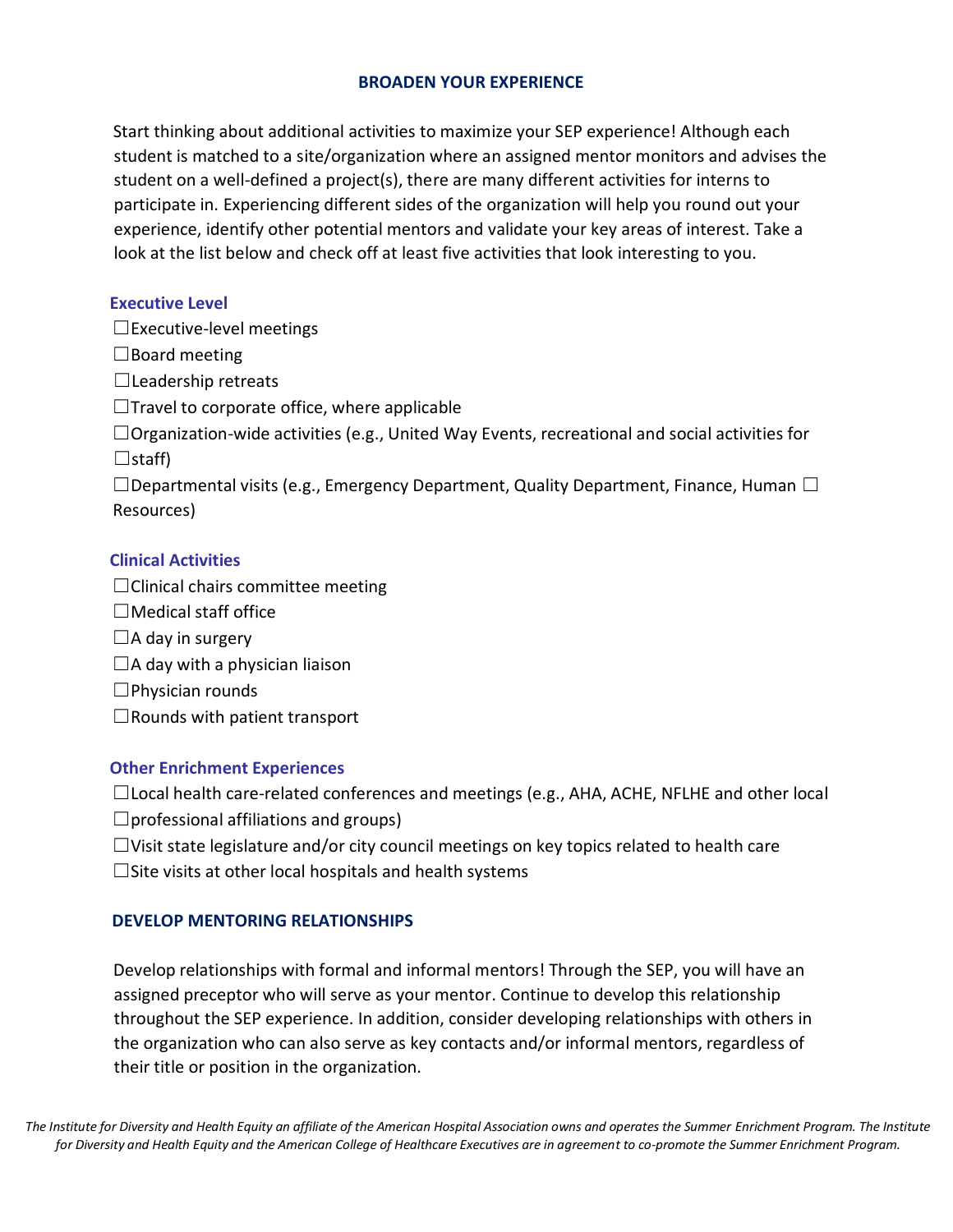Developing the right mentoring relationship can actually fast track you to the C-suite. Think about your interview process or any information that you have gained during your research experience and write down the names of two or three people that you would like to get to know better during your SEP experience.

Name / Title

Name / Title

Name / Title

#### **THINGS TO CONSIDER AFTER YOUR INTERNSHIP**

- Revise your resume and ask for references for fellowship and/or job opportunities.
- Provide your employer and all key contacts with a forwarding address.
- Keep your host/site organization leaders (e.g., president and CEO) and any preceptors or mentors abreast of your goals and activities. Strategically plan at least one or two times throughout the next six to 12 months to contact each person individually (e.g., holiday season, graduation, etc.).
- Stay abreast of any professional activities (e.g., conferences) that may bring leaders from your host site to your college/university or your general area. Use those visits to make a connection and expand your contacts.
- Become an SEP highlight by submitting your SEP Success Story to the Institute.